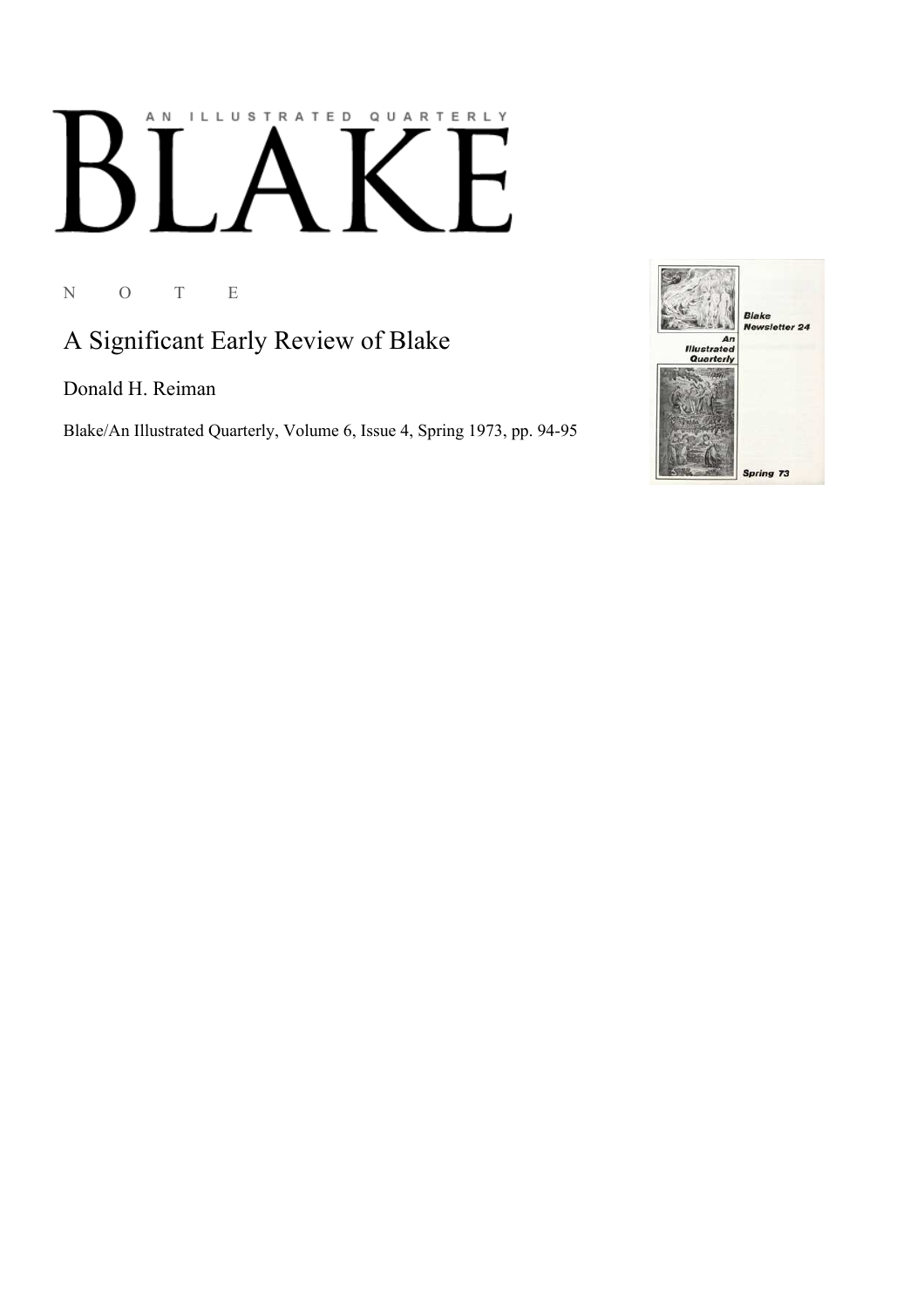And St Basil ascribes the darkness that covered the earth, before the appearance of light, to the interposition of an opaque body between it and the heavens. This he illustrates by an example that excludes all ambiguity. "Place around you", says he, "at high mid-day, a tent, composed of dense and opaque materials: the temporary darkness which, by shutting yourself up in it, you will procure, may give you an idea of that darkness, which covered the deep, and which did not antecedently subsist, but was the consequence of other things."

(Preface, p. V)

The closeness in imagery is striking: Blake's "strong curtains" and "curtains of darkness" remind us of the "dense and opaque materials" in Geddes; both tents are interposed between the fallen earth and the heavens. Finally, the Geddes description states that the darkness "was the consequence of other things," which readily invokes the reason for the Eternals' action:

> Wonder, awe, fear, astonishment, Petrify the eternal myriads; At the first female form now separate *(Urizen, pl. 18, 11.13-15)*

Of course, Blake's fiery imagination has

transmuted and refined this source. The labor of the Eternals is "infinite, " the adjective "golden" in "golden hooks" promises brightness and light to come, and the word "woof" will become an integral image in Blake's developing mythology.

However, it is not unlikely that Blake had read this description in the Geddes Bible, sold as it was by the bookseller with whom Blake had the closest contact in this period, Joseph Johnson. Blake had engraved plates for Johnson as early as 1780, visited his shop frequently and would hardly have failed to notice an important new edition of his beloved Bible among the immense volume of scriptural criticism, writings on prophecy, and sermons that stocked Johnson's premises in St. Paul's Churchyard.<sup>2</sup>

1 An article on Blake's relationship to the London booksellers,<br>"Blake and the Booksellers," has been accepted for a forthcoming<br>issue of *Blake Studies*, and contains detailed remarks on the Blake-Johnson relationship .

There were over eighty works on Prophecy and Revelation alone (excluding sermons and editions of the Bible) published in the period 1792-1818, and Joseph Johnson published nearly<br>half--thirty-nine--of them. See article in note 1, above.

#### A SIGNIFICANT EARLY REVIEW OF BLAKE Donald H.Reiman

In *A Blake Bibliography* by G. E. Bentley, Jr., and Martin K. Nurmi, there are recorded only 102 typeprinted references to William Blake or his works through 1827, the year of his death.<sup>1</sup> Suzanne R. Hoover has added one allusion (for 1796) in her "Fifty Additions to Blake Bibliography." $^{\omega}$  Of these items, only a handful comment substantively on Blake's poetry or his designs, fewer name him, and even fewer comment favorably.

The addition of even a brief notice favorable to Blake as an artist is, therefore, of some value. The following short notice of one of Blake's least significant publications is the second earliest published notice, I believe, to comment favorably on Blake's art $^3$  and is certainly the first to name him in doing so. It appeared in the *European Magazine and London Review* for August 1802 (42:125- 26).

*Designs to a Series of Ballads written by William Hay ley, Esq. and founded on Anecdotes relating to Animals, drawn, engraved,*  *and published, by William Blake. With the* 

*Donald H. Reiman of The Carl H. Pforzheimer Library, New York, is editor of Volumes V and VI of* Shelley and His Circle (Harvard, 1973), as well as the nine *volumes of* The Romantics Reviewed *(1972). He has previously published books on Shelley and articles on subjects ranging from* Beowulf, *Chaucer, and Shakespeare, to Hopkins, James, and Salinger.* 

1 This figure , derived from the "Table of Type-Printed References to Blake before 1863" (p. xvii), may be slightly askew; that list's entry for the year 1789 is, for instance, a mistake.

2 Blake Newsletter 19, 5 (Winter, 1971-72), 167-72.

3 The single earlier favorable mention listed by Bentley and<br>Nurmi occurred in passing in the *Analytical Review'*s notice of<br>Mary Wollstonecraft's translation of C. G. Salzmann's *Elementa* of Morality, for the Use of Children (1791). But the question<br>of Blake's participation in that work is still open. See Bentley and Nurmi, item 402A (pp. 149-50).